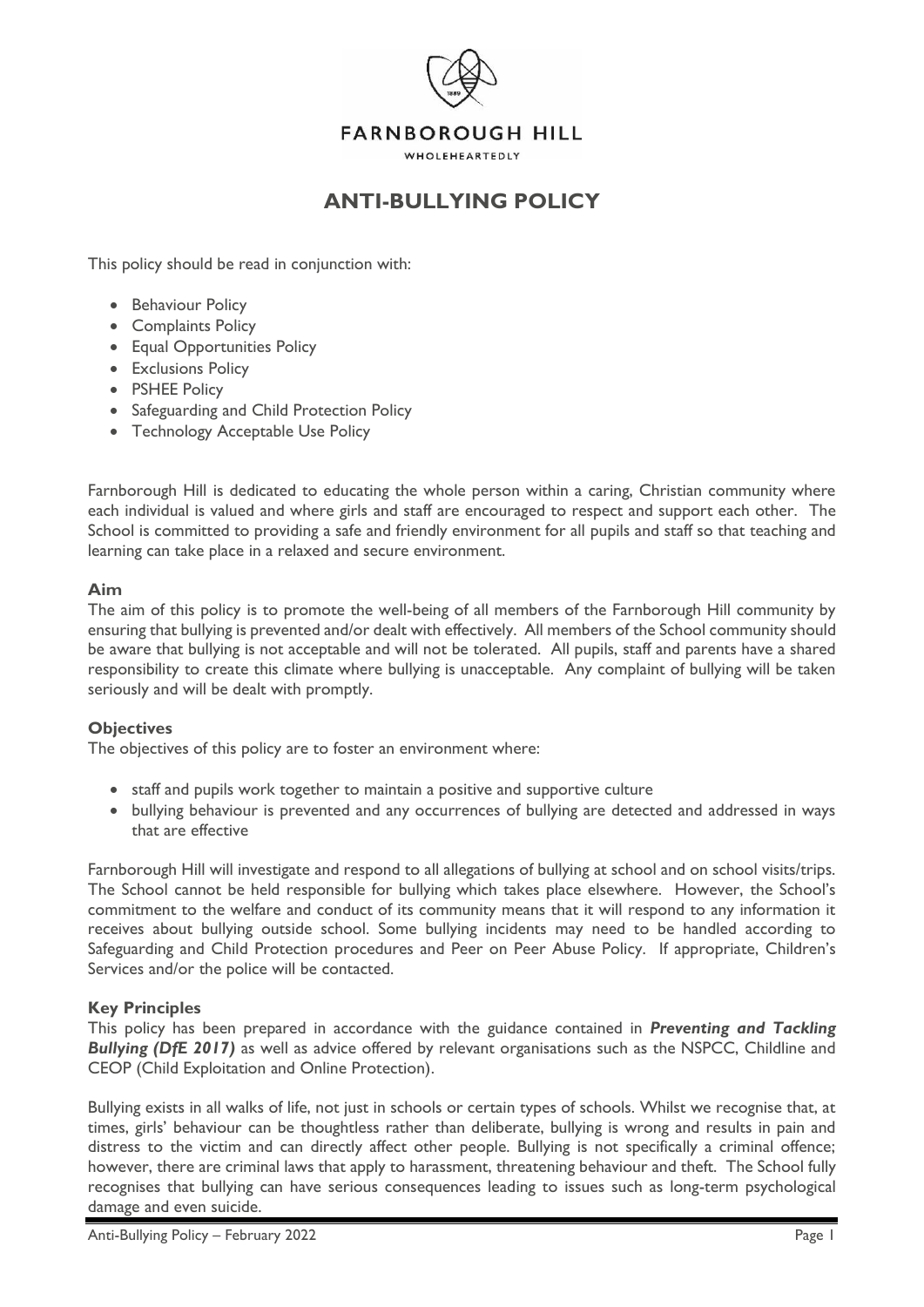### **A Definition of Bullying**

There are a number of definitions of bullying. The School defines bullying as:

*Actions or words that are intended to hurt or humiliate another person, usually repeated over a period of time. It may occur directly or through cyber-technology.*

### **Types of Bullying**

Bullying can include a number of different behaviours, either face-to-face or behind someone's back:

- Emotional: being actively unfriendly, excluding, tormenting
- Physical: pushing, kicking, hitting, punching or any other form of violence
- Racist, Religious and Cultural: taunts, graffiti, gestures
- Sexual: unwanted physical contact or sexually orientated comments
- Homophobic: attitudes or actions because of, or focusing on, the issue of sexuality
- Transphobic: attitudes or actions because of, of focusing on, the issue of gender identity
- Verbal: name-calling, sarcasm, spreading rumours, teasing
- Cyber: by Internet misuse through offensive website postings, email and instant messaging. Misuse of mobile phones, tablets or and other devices through text messaging, camera and video facilities. Misuse of online and mobile technology through inappropriate use of social media sites which causes distress or harm to other pupils (See Acceptable Use of Technology Policies)
- Property: wilful damage to, theft or hiding of another's property
- Disability/Special Educational Needs (SEN): name calling, innuendo, negative stereotyping or excluding from activity based on disability or learning difficulties
- Based on other differences e.g. if they are adopted, looked after or a carer
- Mocking or humiliating because of a protected characteristic (age, disability, gender reassignment, marriage and civil partnership, pregnancy and maternity, race, religion or belief, sex or sexual orientation)

### **Signs of Bullying**

Pupils who are being bullied may show changes in behaviour such as:

- Displaying a change in behaviour, e.g. becoming shy, nervous or withdrawn, or showing uncharacteristic outbursts of emotion
- Feigning illness and/or taking unusual absences
- Changing their work pattern and/or having a lack of concentration
- Displaying a change in eating habits (such as under- or over-eating)
- Clinging to adults
- Arriving home with possessions missing or damaged
- Refusing to say what is wrong
- Demonstrating anxiety about checking computer messages, emails or texts
- Self-harming
- Giving improbable excuses for any of the above situations

### **Our Commitment**

The curriculum at Farnborough Hill seeks to promote awareness of individual responsibilities. The PSHEE programme addresses bullying and related issues of assertiveness, self-esteem and maintaining friendships and mutual respect. Opportunities are taken during assemblies, tutorials and lessons to reinforce how people are different and the importance of avoiding prejudice.

Parents are invited to attend pastoral evenings where topics such as self-esteem, changing friendships, building resilience, cyber-bullying and other relevant issues are outlined by specialist agencies and discussed.

All pupils are made aware of their responsibility to combat bullying in Bullying: A Charter of Pupil Responsibilities which is printed in the School Planner: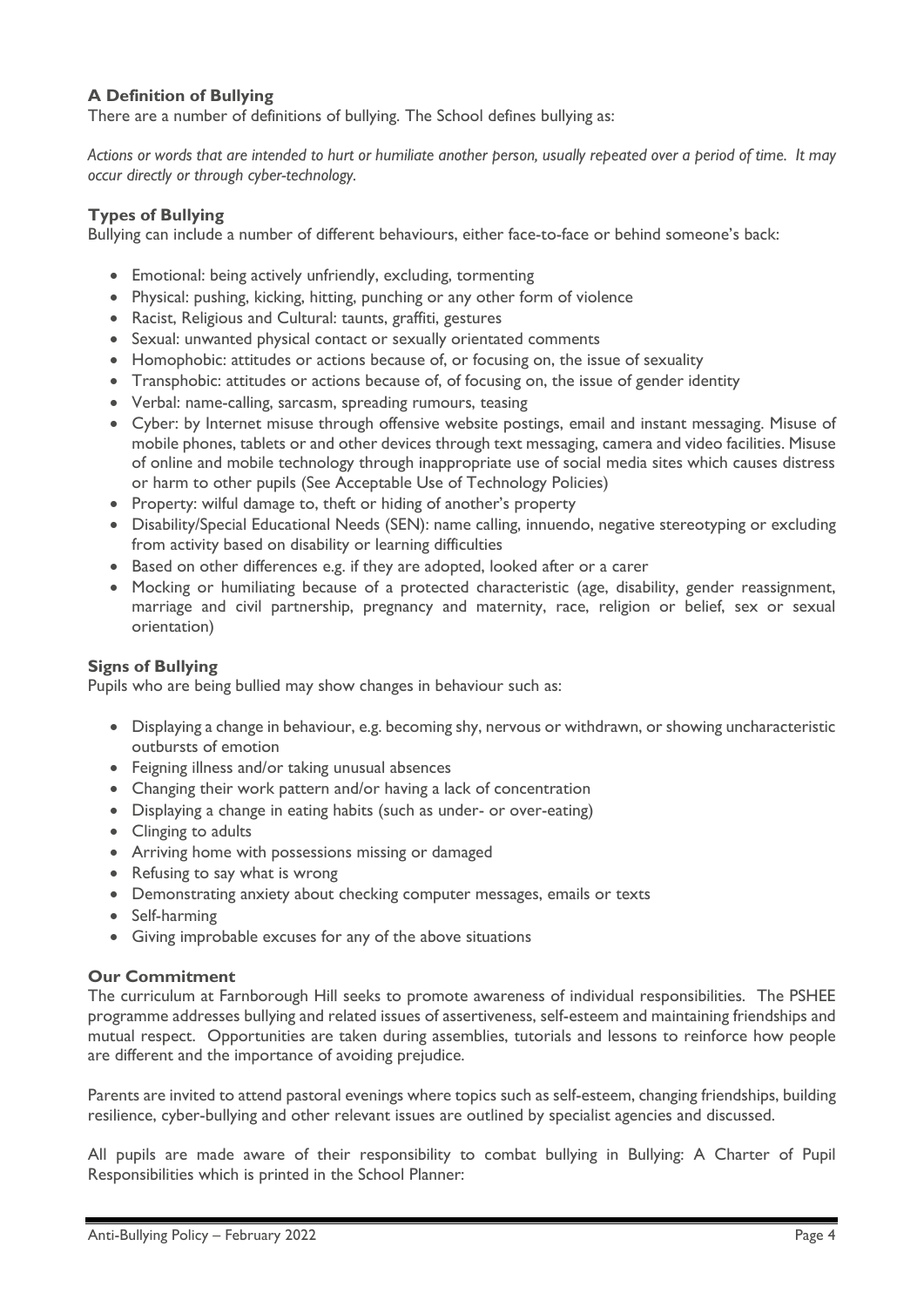## *Bullying: A Charter of Pupil Responsibilities*

*Bullying is the wilful, conscious desire to hurt, threaten or frighten someone else, and in doing so have power over that individual or group. This is unacceptable behaviour. If you suspect that someone is being bullied or is in distress, take action by informing a member of staff or Sixth Form immediately. Farnborough Hill will not tolerate bullying.* 

*Farnborough Hill expects you:*

- *not to tolerate any form of bullying*
- *to work with others to stop bullying*
- *to inform a member of staff of any form of bullying*
- not to be afraid to report any incidents of bullying, even when you are a bystander. If you do nothing, in effect *you are supporting bullying*
- *not to put up with bullies in your group of friends*
- *to have the confidence to tell an adult if you yourself are subjected to bullying*

In accordance with the School's Christian ethos, we encourage in all members of our school community, a sense of caring and kindness for one another and respect for others.

# **Procedures for dealing with incidents of bullying**

- 1. Pupils are encouraged to report all incidents of bullying at the earliest opportunity. They might report incidents to a teacher, e.g. their Form Tutor, Assistant Head/Head of Year or other member of staff e.g. the School Nurse or Chaplain, or an older pupil. In addition, pupils are able to report concerns via Firefly. If an incident of bullying is reported to an older pupil, then this information should be shared with the relevant Head of Year who will then liaise with appropriate parties.
- 2. If a member of staff is concerned about a pupil and believes that they may be either the victim or perpetrator of bullying, they should make their concerns known to the pupil's Assistant Head/Head of Year.
- 3. The Head of Year will deal as sensitively as possible with the situation, keeping in mind the fact that certain actions may make the situation worse for the pupil(s) in question.
- 4. Normally, the Head of Year will investigate the allegation by interviewing the victim and the alleged bully, both of whom may be asked to give a written record of the incident where appropriate. The Assistant Head of Year will support the Head of Year, and as appropriate will be involved in interviews, decisions and further actions.
- 5. The parties involved should be made aware that a written record of the incident will also be made by the reporting member of staff and copies given to the Head of Year and Deputy Head - Pastoral. These are kept as permanent records in the Allegations of Bullying Log.
- 6. There will be recognition that some incidents are relatively minor and may be friendship squabbles rather than deliberate bullying. These can usually be dealt with and resolved in a low-key manner during which the views of both parties are taken into account, relationships restored and the matter resolved.
- 7. If unacceptable behaviour has taken place the person identified as bullying will receive an appropriate sanction. The Head of Year and Assistant Head of Year will then continue to monitor the pupils involved, keeping evidence as appropriate.
- 8. The Head of Year and Assistant Head of Year will monitor the victim's emotional well-being, ensuring that she is given continuing positive support and assistance to develop assertiveness and other positive strategies.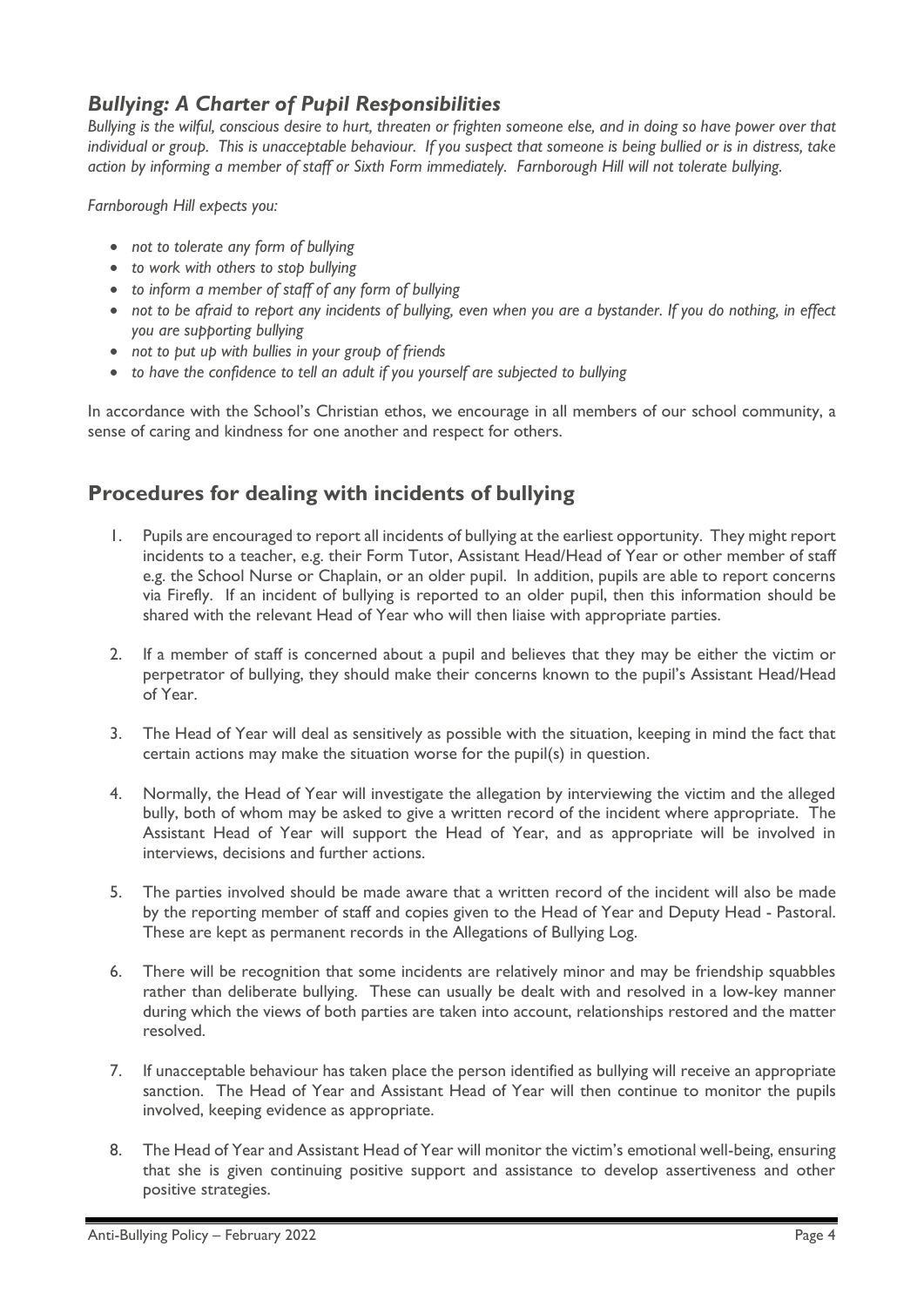- 9. The person found to have demonstrated bullying behaviour will also be given whatever support she needs to change her conduct. This will include support for their emotional well-being if appropriate, as well as education and clarification about all the behaviours which constitute bullying.
- 10. Where appropriate a restorative justice approach will be taken when dealing with instances of bullying. The Head of Year/Deputy Head - Pastoral may facilitate a meeting between the victim and the person doing the bullying, if this is deemed by the staff to be helpful. In some circumstances the School Counsellor will be asked to assist with this meeting.
- 11. Parents are expected to bring any concerns about bullying to the attention of the School. They will also be informed by the Head of Year or other member of staff, for example the Deputy Head - Pastoral, of any incidents of bullying involving their daughters as victims or perpetrators.
- 12. For serious or persistent acts of bullying, the matter will be referred to the Head who will determine appropriate sanctions. In serious cases, temporary or permanent exclusion will be considered.
- 13. Throughout any investigation and resulting action the rights and dignity of all those involved will be respected and reassurance and continuing support will be given.
- 14. All incidents must be carefully recorded in writing. All documentation must be signed (or be in eformat) and dated; it must then be stored by the Deputy Head - Pastoral in the Allegations of Bullying Log and copied to the Head.
- 15. The effectiveness of the approach taken will be considered by the Pastoral team, in liaison with parents and pupils, in an effort to prevent any future reoccurrence.
- 16. All recorded incidents will be followed up with those involved at a later date to ensure the situation was successfully resolved.
- 17. If parents are dissatisfied with the way an allegation of bullying has been dealt with, they are able to communicate their concern/complaint to the School (see *Complaints Policy*).

### **Training**

Staff receive anti-bullying training and Heads/Assistant Heads of Year attend Pastoral Cluster Group meetings where and as appropriate. Updated information and guidance is cascaded to colleagues so that the principles of the School policy are understood, legal responsibilities are known and so that sources of support can be accessed to help both resolve and prevent problems. Incidents of bullying, however minor, are identified as early as possible and shared with relevant staff directly or via email so that action to stop and/or prevent it (e.g. review of seating plans, close monitoring) is taken quickly.

Pupils receive PSHEE and IT-based training on internet safety and using e-technologies in acceptable, responsible ways.

This Policy is reviewed annually by the Deputy Head – Pastoral, Assistant Heads and Heads of Year. The School Council also discusses the contents of the policy.

The next review is due in February 2023.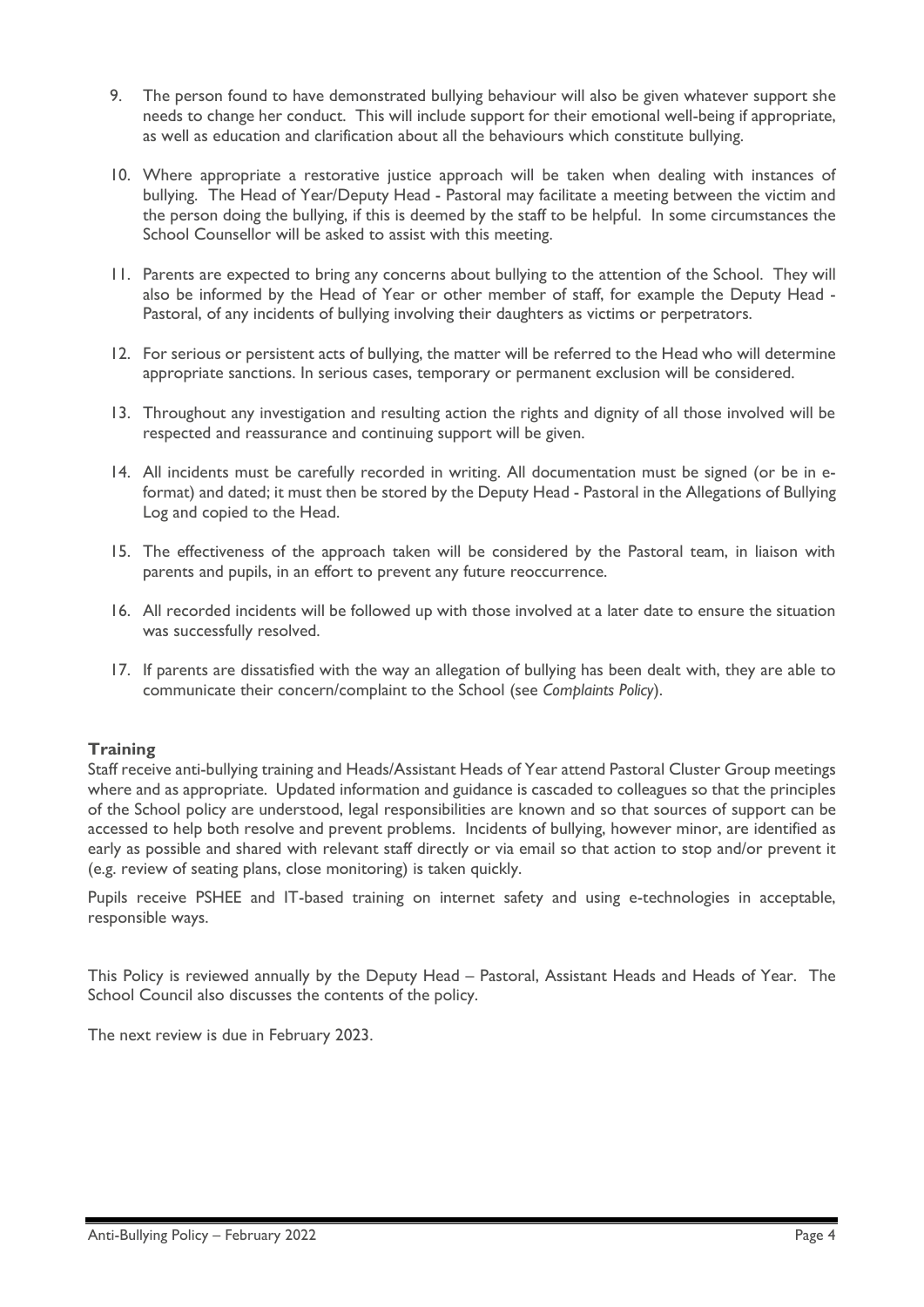# **Annex 1: Planner anti-bullying documents**

# **Farnborough Hill Anti-Bullying Charter**

At Farnborough Hill, we work together to create our caring Christian community. Everyone has both the right to feel comfortable and happy at school and the responsibility to behave in a manner which ensure the happiness and comfort of others.

### **As a School, we are committed to not only dealing with bullying but to do all that we can to prevent it happening in the first place.**

Bullying is defined as actions or words that are intended to hurt or humiliate another person, usually repeated over a period of time. It may occur directly or through the use of technology.

### **What bullying is**

- verbal taunts, teasing, name-calling over a period of time to your face or behind your back
- deliberately leaving people out
- attempting to damage someone's friendships and/or reputation
- physical or emotional intimidation, or deliberate physical contact
- taking and/or hiding personal belongings

### **What bullying isn't**

- having an argument
- not getting on with someone
- accidental physical contact
- being bossy
- not including everyone at all times

All pupils should feel free from the threat of bullying and have the right to feel safe and secure. Pupils should know where to go and whom to speak to if bullying does occur.

Any behaviour that makes you feel uncomfortable needs to be acknowledged and dealt with. There will always be someone to listen to you if you need to talk.

### **Pupils' Rights and Responsibilities at Farnborough Hill**

As a pupil at Farnborough Hill, I accept that my role as a member of the community relies as much on my behaviour as it does on that of others.

I acknowledge that we all have the right:

- to go about our daily business in peace and safety
- to be an individual and be proud of being different
- not to be bullied
- to say no to anything we think is wrong
- to protect ourselves by ignoring others or walking away
- to tell a member of staff if someone is making us unhappy without being accused of 'snitching', and to be assured of confidentiality to avoid repercussions

It is, therefore, both our individual and our collective responsibility:

- not to gossip about others, including not repeating gossip and trying our best to stop gossip if we hear it
- not to treat others in a way which makes them unhappy
- not to put up with any form of bullying
- to work with others to stop bullying
- to inform a member of staff of any form of bullying
- not to put up with bullies or bullying behaviour in your group of friends